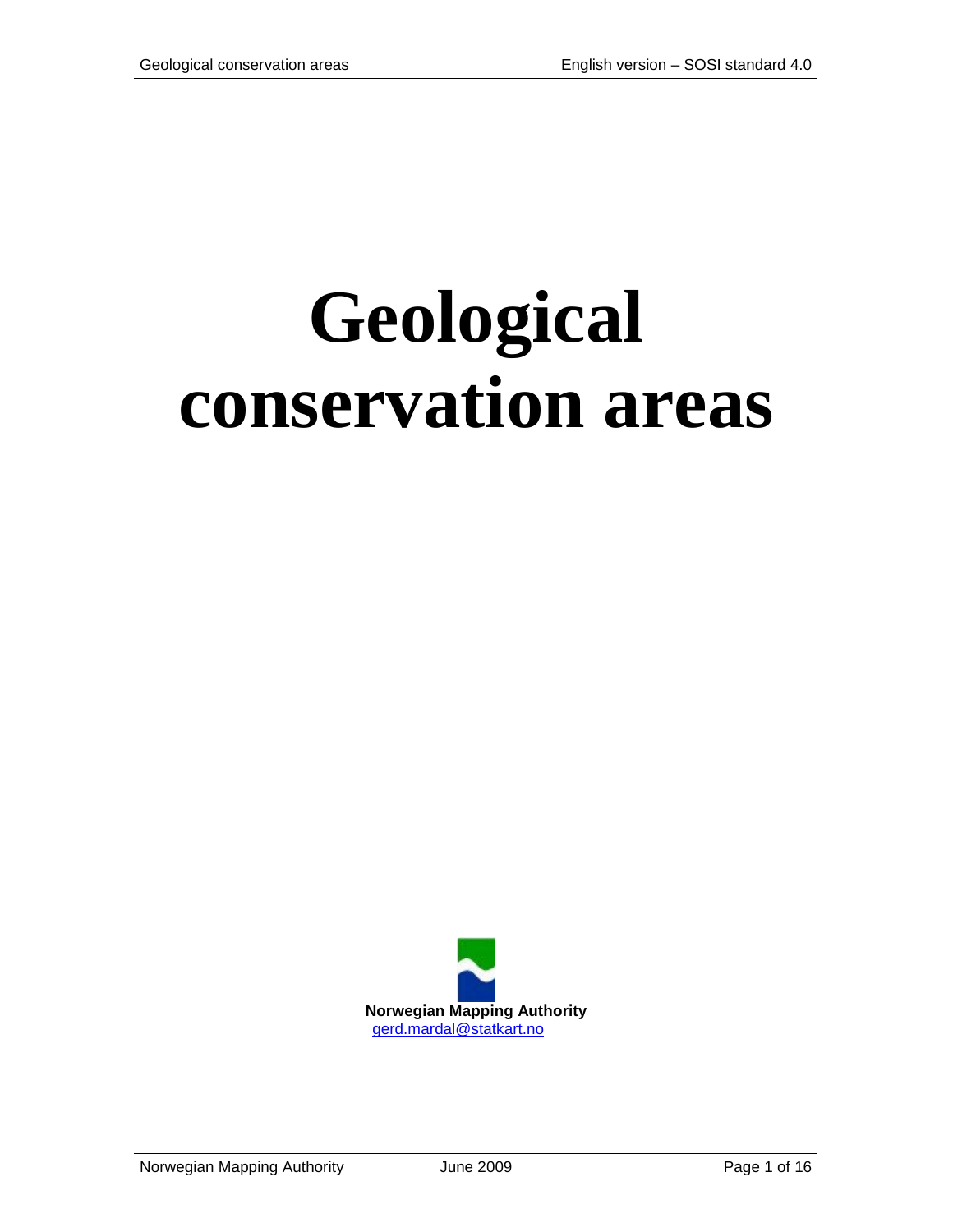# **Table of contents**

| 1.1 |         |                                                                           |  |
|-----|---------|---------------------------------------------------------------------------|--|
| 1.2 |         |                                                                           |  |
|     | 1.2.1   |                                                                           |  |
|     | 1.2.2   |                                                                           |  |
|     | 1.2.3   | Association < <topo>&gt; GeoConservationWorthyArea-GeoDelimLine 11</topo> |  |
|     | 1.2.4   | Association < <topo>&gt; GeoConservationWorthyObj-GeoDelimLine 12</topo>  |  |
|     | 1.2.5   | Association GeoConservationWorthyObj-GeoConservationWorthyArea  12        |  |
|     | 1.2.6.1 |                                                                           |  |
|     |         |                                                                           |  |
|     | 1263    |                                                                           |  |
|     | 1.2.6.4 |                                                                           |  |
|     | 1265    |                                                                           |  |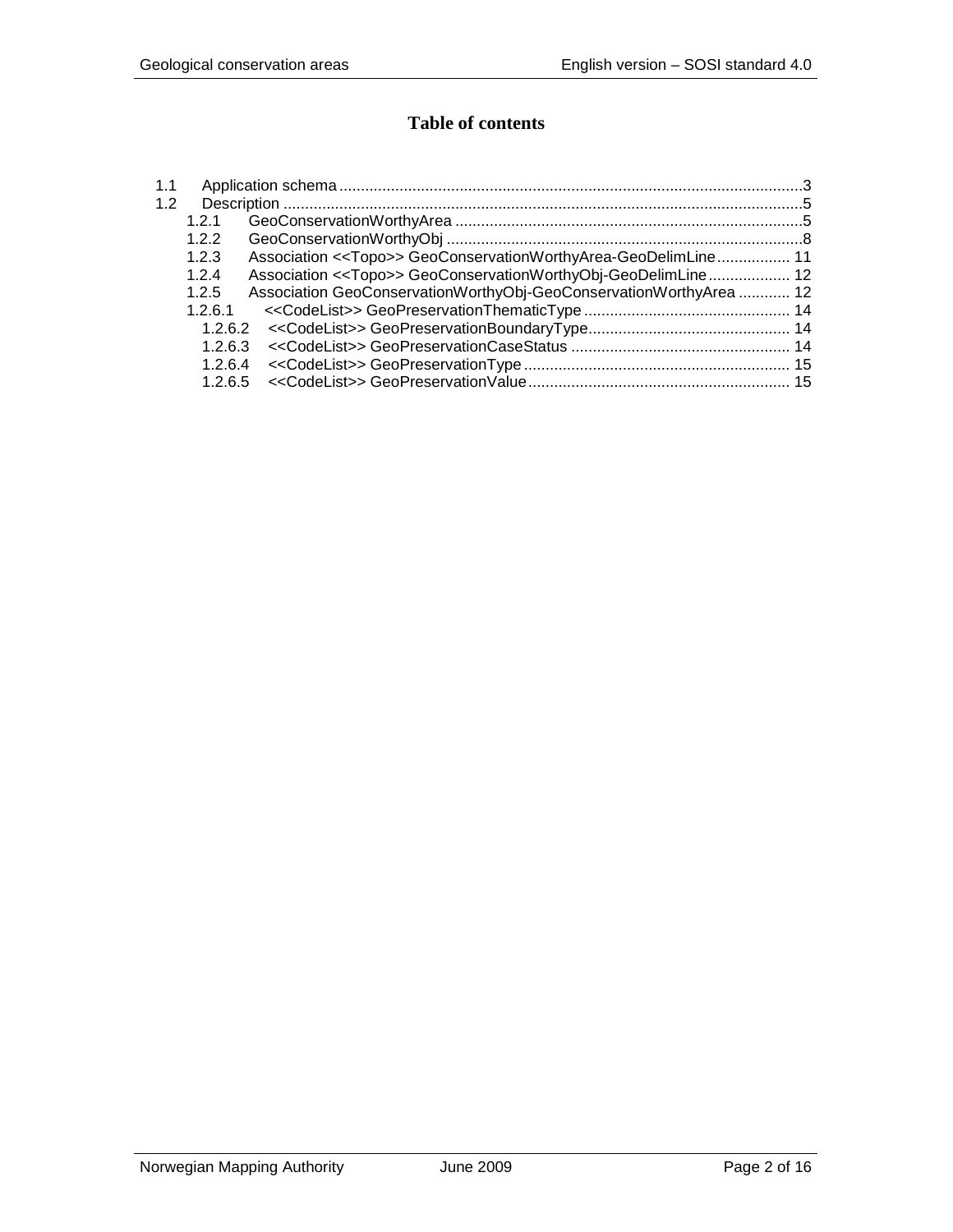# <span id="page-2-0"></span>**1.1 Application schema**

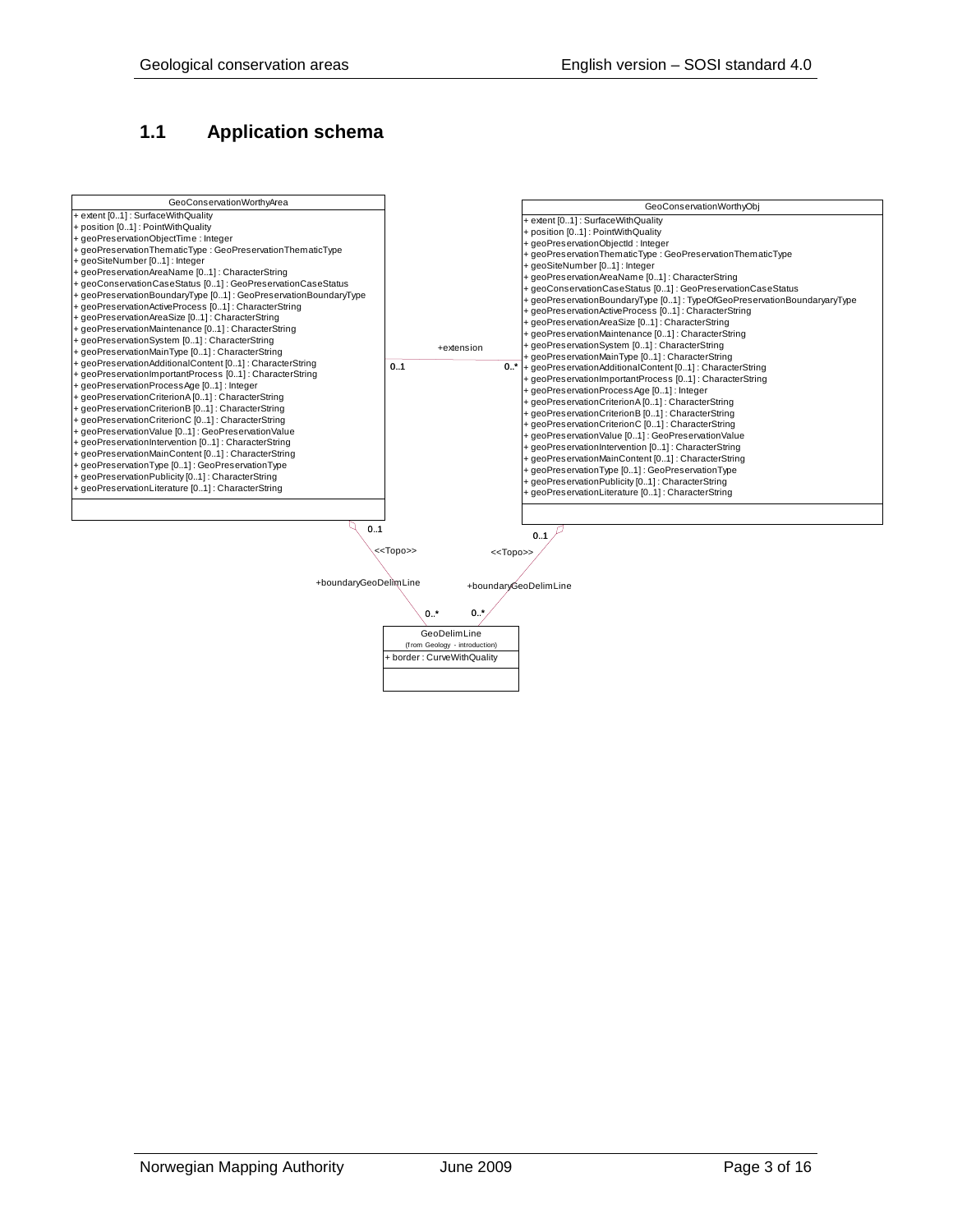## **Codelists**

#### GeoPreservationValue <<CodeList>>

- + The area is one of the IUGS GEOSITE areas = 1
- $+$  Highly conservation-worthy areas of major national or international significance  $= 2$
- + Highly conservation-worthy areas of regional significance = 3
- $+$  Conservation-worthy areas of more local significance =  $4$
- + Geological valuable locality, mainly of local significance = 5

## <<CodeList>>

- GeoPreservationType  $+$  Protected pursuant to the Nature Conservation Act = 1
- Located in an area which is protected pursuant to the Nature Conservation Act =
- Area protected through the Planning  $Act = 3$
- Other protective/conservation action exist  $= 4$
- + No protective or conservation action taken = 5

#### <<CodeList>>

GeoPreservationBoundaryType

- + Boundary with a final demarcation conservation area = 91
- Proposed boundary conservation area = 92

+ Boundary with approximate demarcation - conservation area = 93

+ Boundary with an approximate demarcation feature used for arealin planning = 94

### GeoPreservationCaseStatus <<CodeList>>

- $-$  The area has been granted permanent conservation status  $= 1$ + Area proposed for conservation = 2
- + Area that might be proposed for conservation = 3 + Area should have a sort of protection status in the municipal land-use plan = 4
- GeoPreservationThematicType + Quaternary geology (in generally) = 1 + Bedrock geologiyl (generally) = 10 + Fossils = 11 + Structures = 12  $\cdot$  Ore (generally) = 20  $+$  Old mine =  $21$  $+$  Iron = 22 + Old ore claim = 23 + Mineral deposit (generally) = 30  $Cave = 40$ <<CodeList>>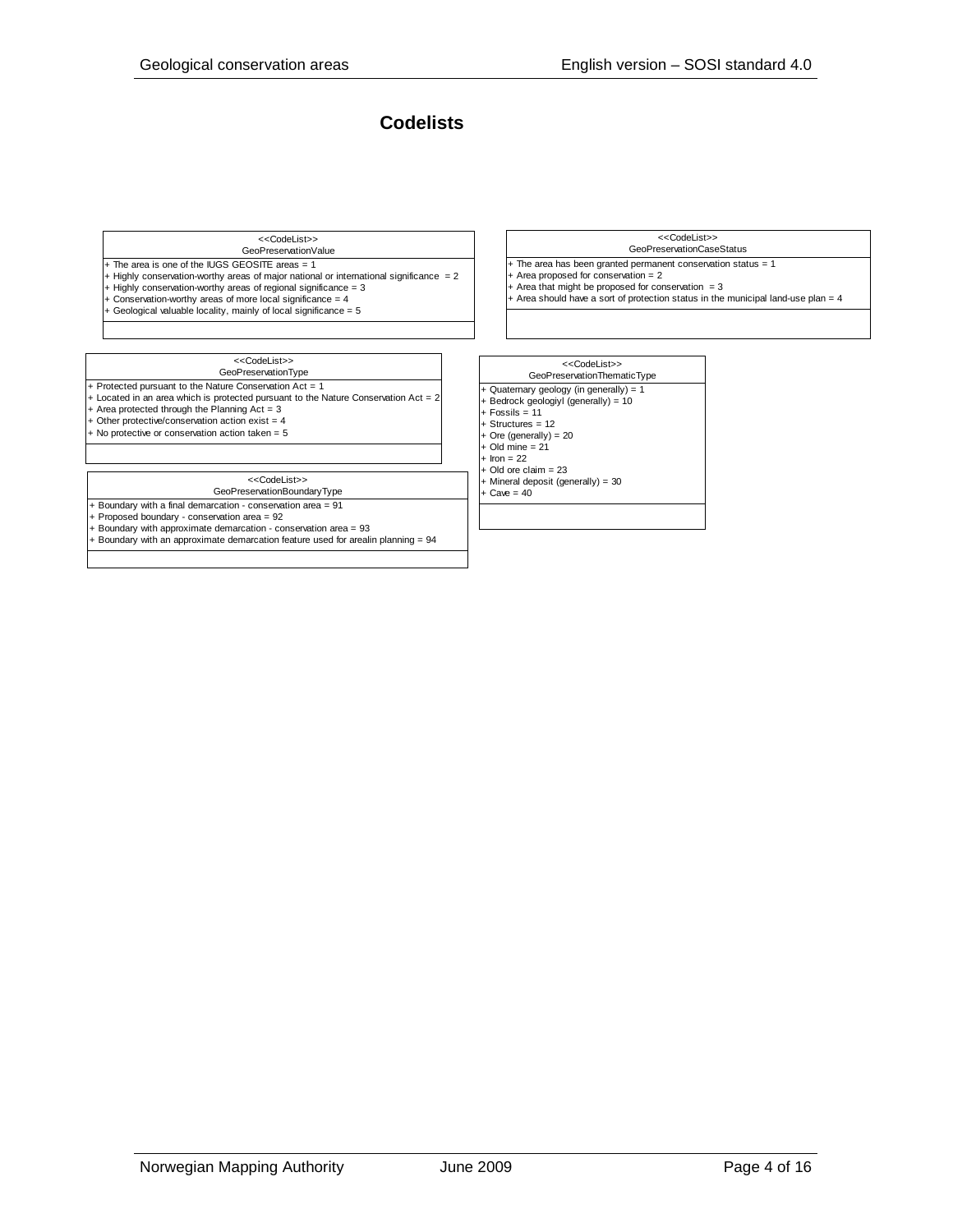# <span id="page-4-0"></span>**1.2 Description**

# <span id="page-4-1"></span>**1.2.1 GeoConservationWorthyArea**

| <b>No</b>          | Name/<br>Role name                            | Description                                                                                                                                                                                                                         | Obligation/<br>Condition | Maximum<br>Occurrenc<br>e | Type                                | Constraint |
|--------------------|-----------------------------------------------|-------------------------------------------------------------------------------------------------------------------------------------------------------------------------------------------------------------------------------------|--------------------------|---------------------------|-------------------------------------|------------|
| $\mathbf{1}$       | <b>Class</b><br>GeoConservation<br>WorthyArea | approximately designated<br>area containing one or<br>more geological objects<br>which may be protection-<br>worthy                                                                                                                 |                          |                           |                                     |            |
| 1.1                | extent                                        | area over which an object<br>extends                                                                                                                                                                                                | $\mathbf 0$              | 1                         | SurfaceWithQu<br>ality              |            |
| 1.2                | position                                      | location where the object<br>exists                                                                                                                                                                                                 | $\mathbf 0$              | 1                         | <b>PointWithQuali</b><br>ty         |            |
| 1.3                | geoPreservation<br>ObjectTime                 | identifier for conservation-<br>worthy object<br>Note:<br>Identification number<br>consisting of municipal no.<br>+ serial no. For example:<br>1729001 for Site 001 in<br>Inderøy municipality<br>(1729). The number of the<br>area | 1                        | 1                         | Integer                             |            |
| 1.4                | geoPreservation<br>ThematicType               | which geological thematic<br>type is conservation-<br>worthy<br>Note: E.g bedrock,<br>quaternary geol., ore geol.                                                                                                                   | 1                        | 1                         | GeoPreservati<br>onThematicTy<br>pe |            |
| 1.5                | geoSiteNumber                                 | identifier in the IUGS<br>database for conservation-<br>worthy geological areas                                                                                                                                                     | $\mathbf 0$              | 1                         | Integer                             |            |
| 1.6                | geoPreservation<br>AreaName                   | name of conservation-<br>worthy area<br>Note: Name of the area<br>containing conservation-<br>worthy geological object(s)                                                                                                           | $\mathbf 0$              | 1                         | CharacterStrin<br>g                 |            |
| 1.7                | geoConservation<br>CaseStatus                 | how far the Conservation<br>case has progressed in<br>the legal process                                                                                                                                                             | 0                        | 1                         | GeoPreservati<br>onCaseStatus       |            |
| 1.8                | geoPreservation<br>BoundaryType               | criterion for delimitation of<br>a conservation-worthy<br>feature                                                                                                                                                                   | $\mathbf 0$              | 1                         | GeoPreservati<br>onBoundaryTy<br>pe |            |
| 1.9                | geoPreservation<br><b>ActiveProcess</b>       | active geological<br>processes illustrated,<br>which make the<br>feature/area conservation-<br>worthy (mass movement,<br>river erosion, etc.)                                                                                       | 0                        | 1                         | CharacterStrin<br>g                 |            |
| 1.1<br>$\mathbf 0$ | geoPreservation<br>AreaSize                   | the size of the<br>conservation-worthy area.<br>Note: Specification of<br>area, rough estimate of<br>area. (Point=less than 10                                                                                                      | 0                        | 1                         | CharacterStrin<br>g                 |            |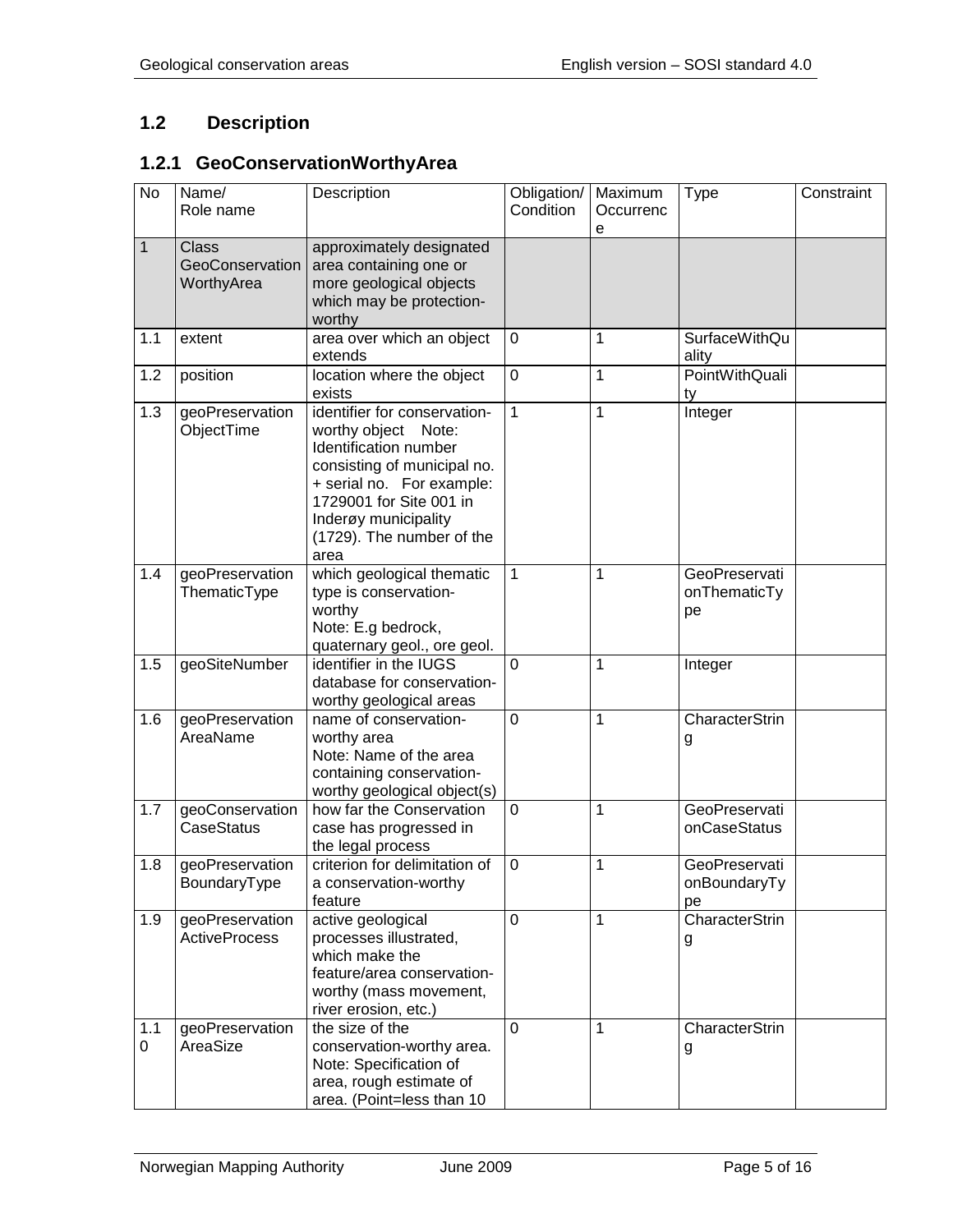|                       |                                     | hectares, Small=10<br>hectares (1 square<br>kilometre), Medium=1-10<br>square kilometres,<br>Large?10 square<br>kilometres                                                                                                                                                            |                |              |                            |  |
|-----------------------|-------------------------------------|---------------------------------------------------------------------------------------------------------------------------------------------------------------------------------------------------------------------------------------------------------------------------------------|----------------|--------------|----------------------------|--|
| 1.1<br>1              | geoPreservation<br>Maintenance      | type of maintenance<br>necessary for an object to<br>keep its value Note:<br>Requirements related to<br>maintenance/care to<br>maintain the areaXzXs<br>conservational value.<br>For example: Clearing of<br>mountain surfaces,<br>preventing overgrowth,<br>clearing of trees/forest | $\overline{0}$ | 1            | CharacterStrin<br>g        |  |
| 1.1<br>$\overline{2}$ | geoPreservation<br>System           | whether the area contains<br>of larger system of<br>superficial shapes and/or<br>deposits                                                                                                                                                                                             | $\mathbf 0$    | 1            | CharacterStrin<br>g        |  |
| 1.1<br>3              | geoPreservation<br>MainType         | paramount type of<br>geological<br>phenomenon/topic which<br>makes the feature worthy<br>of preservation<br>For example: Main types<br>such as ablation shapes,<br>glacial edge deposits,<br>pillow lava, older ore sites,<br>mineral deposits, etc.                                  | $\mathbf 0$    | 1            | CharacterStrin<br>g        |  |
| 1.1<br>4              | geoPreservation<br>AdditionalConten | supplementary information<br>about GeoConservation-<br>Worthy feature or area<br>For example: Subordinate<br>observations such as<br>shorelines, eskers, melt<br>water courses, etc.                                                                                                  | 0              | 1            | <b>CharacterStrin</b><br>g |  |
| 1.1<br>5              | geoPreservationI<br>mportantProcess | important geological<br>processes that can be<br>observed in the area<br>Note: E.g (glacial<br>processes, subsea<br>volcanism, contact<br>metamorphism, bog ore<br>extraction                                                                                                         | $\pmb{0}$      | Τ            | CharacterStrin<br>g        |  |
| 1.1<br>6              | geoPreservation<br>ProcessAge       | estimated age of the<br>creation of the<br>conservation-worthy<br>features Note: Probable<br>age of the formation of<br>main type/main content or<br>process                                                                                                                          | $\mathbf 0$    | 1            | Integer                    |  |
| 1.1<br>$\overline{7}$ | geoPreservation<br>CriterionA       | the primary criterion which<br>makes the eature/area                                                                                                                                                                                                                                  | $\mathbf 0$    | $\mathbf{1}$ | CharacterStrin<br>a        |  |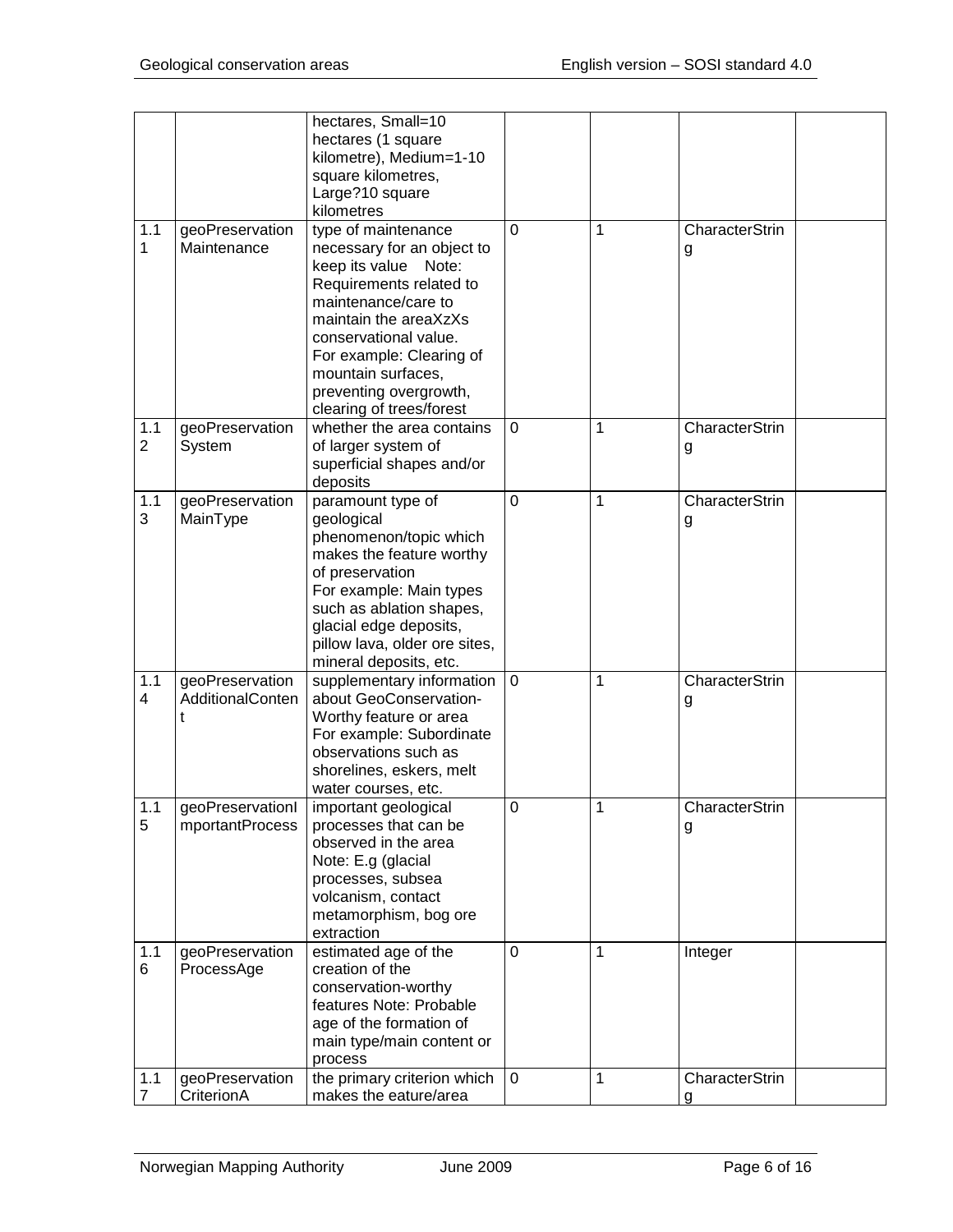|                       |                                       | conservation-worthy<br>For example: scarcity,<br>representativeness,<br>diversity, function,<br>untouched nature                                                                                                                                                                                                                                                              |                |   |                          |  |
|-----------------------|---------------------------------------|-------------------------------------------------------------------------------------------------------------------------------------------------------------------------------------------------------------------------------------------------------------------------------------------------------------------------------------------------------------------------------|----------------|---|--------------------------|--|
| 1.1<br>8              | geoPreservation<br>CriterionB         | the secondary criterion<br>making the feature/area<br>conservation-worthy<br>For example: research<br>potential, classic site, key<br>area for geoscience,<br>natural history<br>documentation, instructive<br>site, availability, untouched<br>nature                                                                                                                        | $\Omega$       | 1 | CharacterStrin<br>g      |  |
| 1.1<br>9              | geoPreservation<br>CriterionC         | peripheral preservation<br>criterion.<br>Note: The intrinsic value<br>of the feature/area<br>represents much of the<br>conservation-worthiness                                                                                                                                                                                                                                | 0              | 1 | CharacterStrin<br>g      |  |
| 1.2<br>0              | geoPreservation<br>Value              | whether GeoConservation-<br>Worthy feature or area the<br>object is of international,<br>national, regional or local<br>value.<br>Note: Criteria for selection<br>and prioritisation of<br>conservation-worthy<br>geological                                                                                                                                                  | $\Omega$       | 1 | GeoPreservati<br>onValue |  |
| 1.2<br>1              | geoPreservationI<br>ntervention       | interventions which<br>diminish the<br>conservational value and<br>the adventure value<br>For example: Interventions<br>such as sand and gravel<br>deposits, existing land<br>use, etc                                                                                                                                                                                        | $\mathbf 0$    | 1 | CharacterStrin<br>g      |  |
| 1.2<br>$\overline{2}$ | geoPreservation<br><b>MainContent</b> | most important geological<br>registration or observation<br>at the location or in the<br>area.<br>Note: technical terms for<br>the most important<br>geological<br>registrations/observations<br>at the location or in the<br>area.<br>For example: Moraines,<br>(kame deltas/ice lake<br>terraces), deltas, up/down<br>criteria in pillow lava,<br>loosening rock by heating | $\overline{0}$ | 1 | CharacterStrin<br>g      |  |
| 1.2<br>3              | geoPreservation<br><b>Type</b>        | the type of conservation<br>the object is subject to                                                                                                                                                                                                                                                                                                                          | $\mathbf 0$    | 1 | GeoPreservati<br>onType  |  |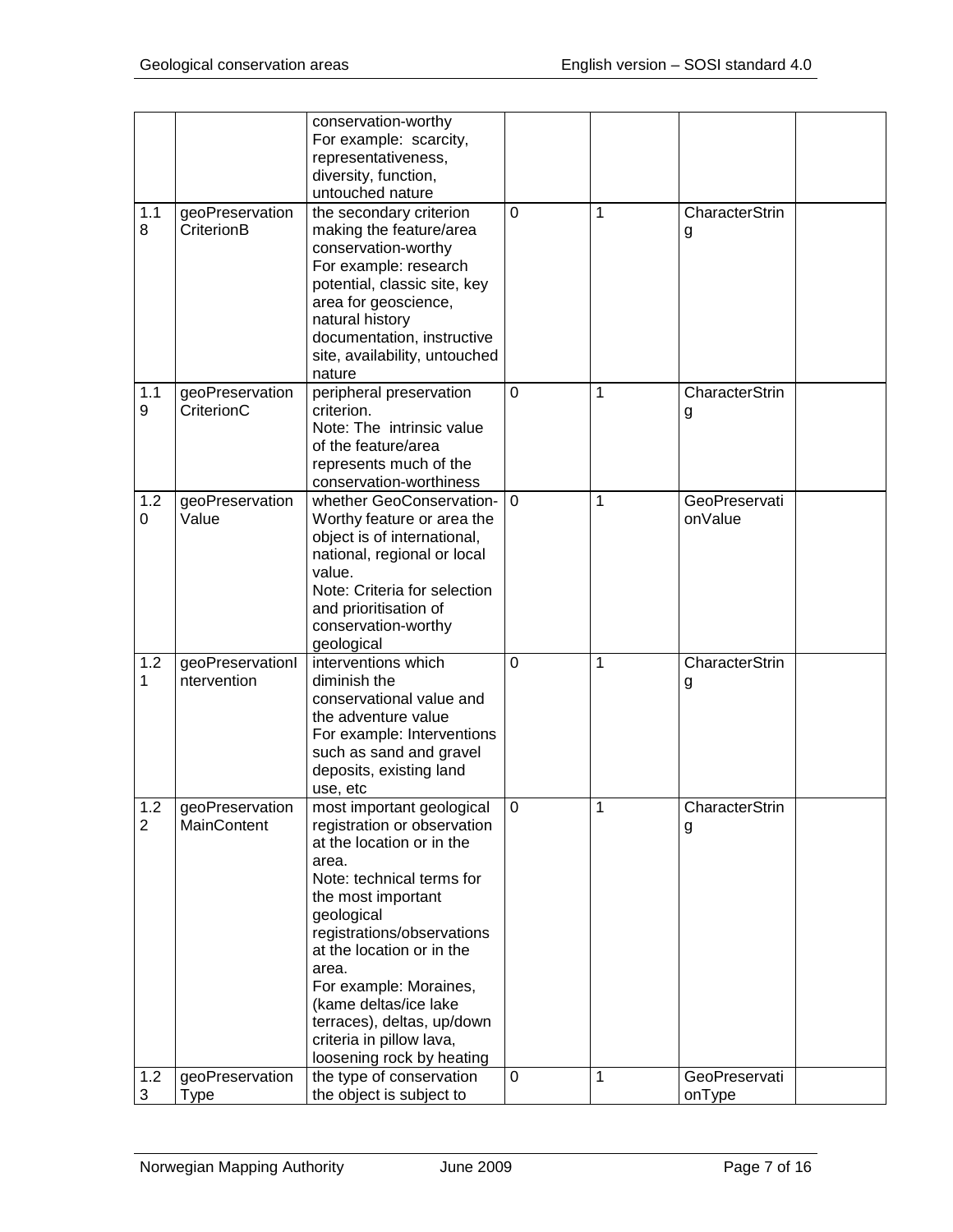|          |                                                   | Note: Different legislation<br>and restrictions                                                                                                                                                                                                                          |                |   |                              |                   |
|----------|---------------------------------------------------|--------------------------------------------------------------------------------------------------------------------------------------------------------------------------------------------------------------------------------------------------------------------------|----------------|---|------------------------------|-------------------|
| 1.2<br>4 | geoPreservation<br><b>Publicity</b>               | initiative to give publicity to<br>the GeoConservation-<br>Worthy feature or area<br>Note: Actions taken to<br>make the area/attraction<br>known to the public (for<br>example: information<br>centre, information board,<br>brochure, guiding, part of<br>nature trail) | $\overline{0}$ | 1 | CharacterStrin<br>g          |                   |
| 1.2<br>5 | geoPreservation<br>Literature                     | reference to relevant<br>literature                                                                                                                                                                                                                                      | $\Omega$       | 1 | <b>CharacterStrin</b><br>g   |                   |
| 1.2<br>6 | Role<br>boundaryGeoDeli<br>mLine                  |                                                                                                                                                                                                                                                                          | $\Omega$       | N | GeoDelimLine                 | Aggregrati<br>on. |
| 1.2<br>7 | Role<br>(unnamed)<br>GeoConservation<br>WorthyObj |                                                                                                                                                                                                                                                                          | $\Omega$       | N | GeoConservati<br>onWorthyObj |                   |

# <span id="page-7-0"></span>**1.2.2 GeoConservationWorthyObj**

| <b>No</b>      | Name/<br>Role name                    | Description                                                                                                                                                                                                                      | Obligation/<br>Condition | Maximum<br>Occurrenc<br>e | <b>Type</b>                         | Constraint |
|----------------|---------------------------------------|----------------------------------------------------------------------------------------------------------------------------------------------------------------------------------------------------------------------------------|--------------------------|---------------------------|-------------------------------------|------------|
| $\overline{2}$ | Class<br>GeoConservation<br>WorthyObj | name of conservation-<br>worthy area<br>Note: Name of the area<br>containing conservation-<br>worthy geological object(s)                                                                                                        |                          |                           |                                     |            |
| 2.1            | extent                                | area over which an object<br>extends                                                                                                                                                                                             | $\mathbf 0$              | 1                         | <b>SurfaceWithQu</b><br>ality       |            |
| 2.2            | position                              | location where the object<br>exists                                                                                                                                                                                              | $\mathbf 0$              | 1                         | PointWithQuali<br>ty                |            |
| 2.3            | geoPreservation<br>ObjectId           | identifier for conservation-<br>worthy object Note:<br>Identification number<br>consisting of municipal no.<br>+ serial no. For example:<br>1729001 for Site 001 in<br>Inderøy municipality<br>(1729). The number of the<br>area | $\mathbf{1}$             | $\mathbf{1}$              | Integer                             |            |
| 2.4            | geoPreservation<br>ThematicType       | which geological thematic<br>type is conservation-<br>worthy Note: Which<br>conservation-worthy<br>geological thematic types<br>(bedrock, quaternary geol.,<br>ore geol., etc.) exist in the<br>area                             | 1                        | 1                         | GeoPreservati<br>onThematicTy<br>pe |            |
| 2.5            | geoSiteNumber                         | identifier in the IUGS<br>database for conservation-<br>worthy geological areas                                                                                                                                                  | $\Omega$                 | 1                         | Integer                             |            |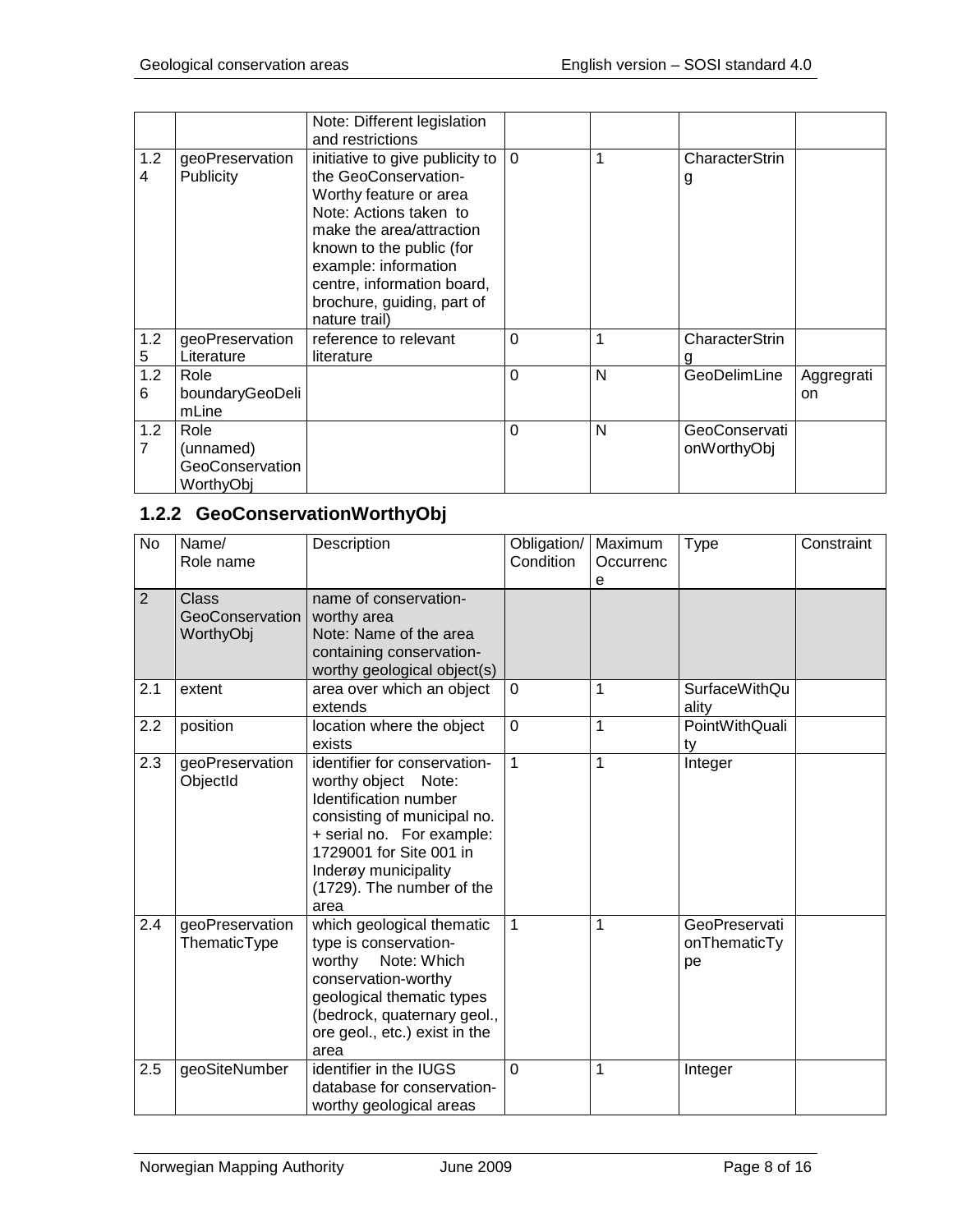| 2.6                   | geoPreservation<br>AreaName                    | name of conservation-<br>worthy area Note: Name<br>of the area containing<br>conservation-worthy<br>geological object(s)                                                                                                                                                              | $\mathbf 0$      | 1      | CharacterStrin<br>g                          |
|-----------------------|------------------------------------------------|---------------------------------------------------------------------------------------------------------------------------------------------------------------------------------------------------------------------------------------------------------------------------------------|------------------|--------|----------------------------------------------|
| 2.7                   | geoConservation<br><b>CaseStatus</b>           | how far the Conservation<br>case has progressed in<br>the legal process                                                                                                                                                                                                               | 0                | 1      | GeoPreservati<br>onCaseStatus                |
| 2.8                   | geoPreservation<br>BoundaryType                | criterion for delimitation of<br>a conservation-worthy<br>feature                                                                                                                                                                                                                     | $\mathbf 0$      | 1      | TypeOfGeoPre<br>servationBoun<br>daryaryType |
| 2.9                   | geoPreservation<br><b>ActiveProcess</b>        | active geological<br>processes illustrated,<br>which make the<br>feature/area conservation-<br>worthy (mass movement,<br>river erosion, etc.)                                                                                                                                         | 0                | 1      | CharacterStrin<br>g                          |
| 2.1<br>$\mathbf 0$    | geoPreservation<br>AreaSize                    | the size of the<br>conservation-worthy area.<br>Note: Specification of<br>area, rough estimate of<br>area. (Point=less than 10<br>hectares, Small=10<br>hectares (1 square<br>kilometre), Medium=1-10<br>square kilometres,<br>Large?10 square<br>kilometres                          | $\mathbf 0$      | 1      | CharacterStrin<br>g                          |
| 2.1<br>1              | geoPreservation<br>Maintenance                 | type of maintenance<br>necessary for an object to<br>keep its value Note:<br>Requirements related to<br>maintenance/care to<br>maintain the areaXzXs<br>conservational value.<br>For example: Clearing of<br>mountain surfaces,<br>preventing overgrowth,<br>clearing of trees/forest | $\overline{0}$   | 1      | CharacterStrin<br>g                          |
| 2.1<br>$\overline{c}$ | geoPreservation<br>System                      | whether the area contains<br>of larger system of<br>superficial shapes and/or<br>deposits                                                                                                                                                                                             | 0                | 1      | CharacterStrin<br>g                          |
| 2.1<br>3<br>2.1       | geoPreservation<br>MainType<br>geoPreservation | paramount type of<br>geological<br>phenomenon/topic which<br>makes the feature worthy<br>of preservation<br>For example: Main types<br>such as ablation shapes,<br>glacial edge deposits,<br>pillow lava, older ore sites,<br>mineral deposits, etc.<br>supplementary information     | $\mathbf 0$<br>0 | 1<br>1 | CharacterStrin<br>g<br>CharacterStrin        |
| 4                     | AdditionalConten                               | about GeoConservation-                                                                                                                                                                                                                                                                |                  |        | g                                            |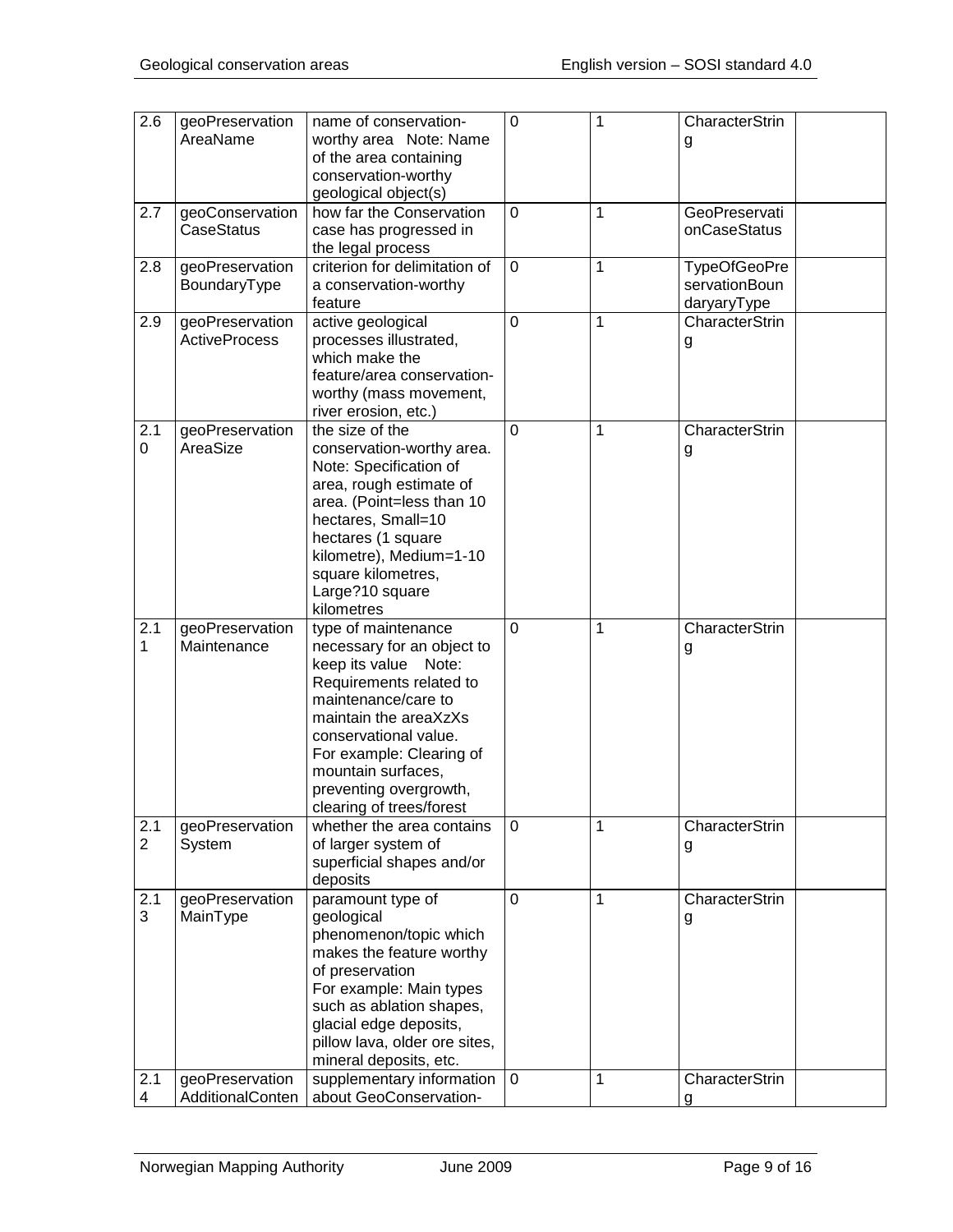|                       | t                                   | Worthy feature or area<br>For example: Subordinate<br>observations such as<br>shorelines, eskers, melt<br>water courses, etc.                                                                                                                          |             |   |                          |  |
|-----------------------|-------------------------------------|--------------------------------------------------------------------------------------------------------------------------------------------------------------------------------------------------------------------------------------------------------|-------------|---|--------------------------|--|
| 2.1<br>5              | geoPreservationI<br>mportantProcess | important geological<br>processes that can be<br>observed in the area<br>Note: E.g (glacial<br>processes, subsea<br>volcanism, contact<br>metamorphism, bog ore<br>extraction                                                                          | 0           | 1 | CharacterStrin<br>g      |  |
| 2.1<br>6              | geoPreservation<br>ProcessAge       | estimated age of the<br>creation of the<br>conservation-worthy<br>features Note: Probable<br>age of the formation of<br>main type/main content or<br>process                                                                                           | $\mathbf 0$ | 1 | Integer                  |  |
| 2.1<br>$\overline{7}$ | geoPreservation<br>CriterionA       | the primary criterion which<br>makes the eature/area<br>conservation-worthy<br>For example: scarcity,<br>representativeness,<br>diversity, function,<br>untouched nature                                                                               | $\mathbf 0$ | 1 | CharacterStrin<br>g      |  |
| 2.1<br>8              | geoPreservation<br>CriterionB       | the secondary criterion<br>making the feature/area<br>conservation-worthy<br>For example: research<br>potential, classic site, key<br>area for geoscience,<br>natural history<br>documentation, instructive<br>site, availability, untouched<br>nature | $\mathbf 0$ | 1 | CharacterStrin<br>g      |  |
| 2.1<br>У              | geoPreservation<br>CriterionC       | more peripheral<br>preservation criterion<br>Note: The objectXzXs<br>intrinsic value represents<br>much of the conservation-<br>worthiness                                                                                                             | 0           | 1 | CharacterStrin<br>g      |  |
| 2.2<br>0              | geoPreservation<br>Value            | whether GeoConservation-<br>Worthy feature or area the<br>object is of international,<br>national, regional or local<br>value.<br>Note: Criteria for selection<br>and prioritisation of<br>conservation-worthy<br>geological                           | $\mathbf 0$ | 1 | GeoPreservati<br>onValue |  |
| 2.2<br>$\mathbf{1}$   | geoPreservationI<br>ntervention     | interventions which<br>diminish the<br>conservational value and                                                                                                                                                                                        | 0           | 1 | CharacterStrin<br>g      |  |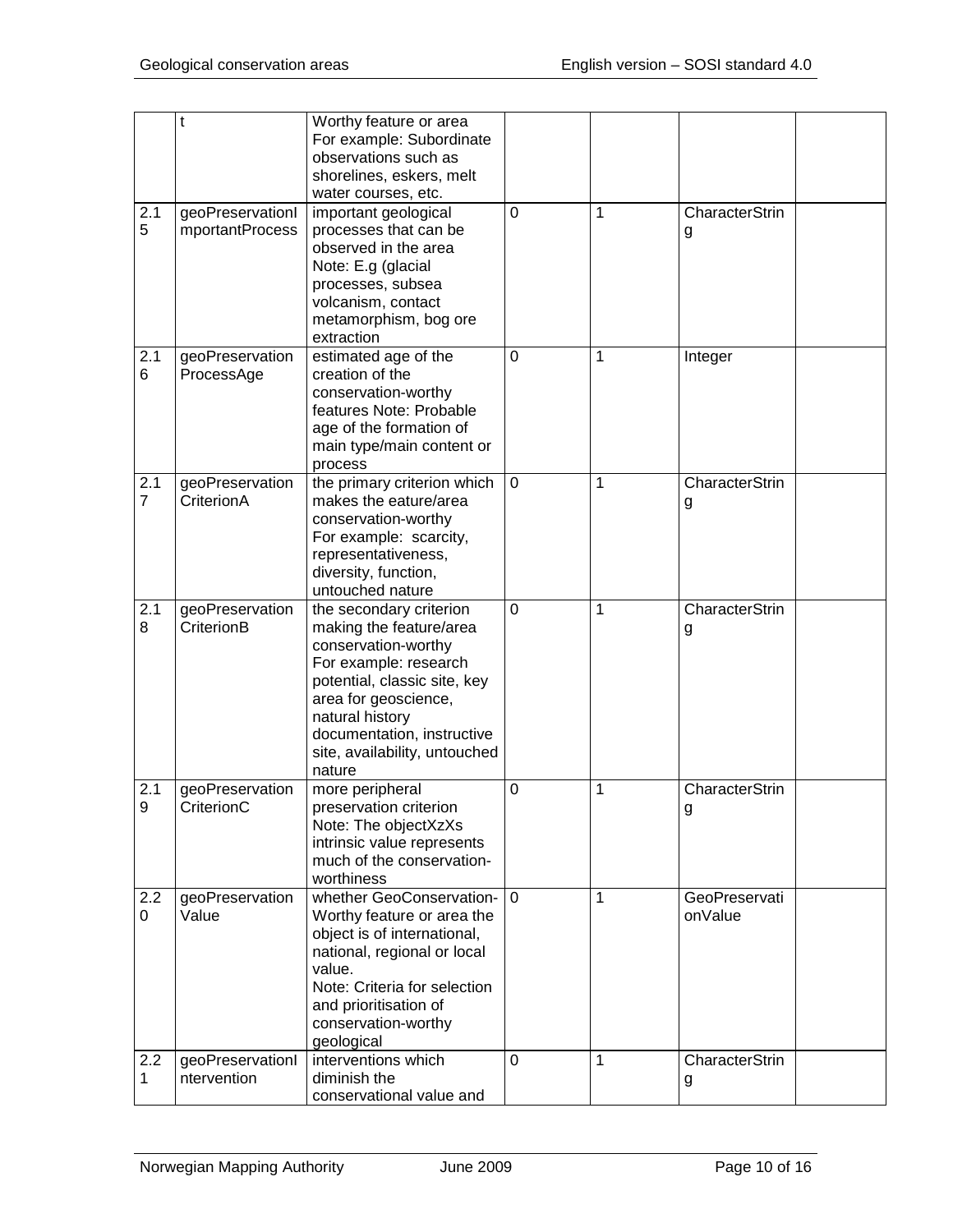|                       |                                       | the adventure value<br>For example: Interventions<br>such as sand and gravel<br>deposits, existing land                                                                                                                                                                                                              |                |             |                               |                  |
|-----------------------|---------------------------------------|----------------------------------------------------------------------------------------------------------------------------------------------------------------------------------------------------------------------------------------------------------------------------------------------------------------------|----------------|-------------|-------------------------------|------------------|
|                       |                                       | use, etc                                                                                                                                                                                                                                                                                                             |                |             |                               |                  |
| 2.2<br>$\overline{2}$ | geoPreservation<br><b>MainContent</b> | most important geological<br>registration or observation<br>at the location or in the<br>area.<br>Note: technical terms for<br>the most important<br>geological<br>registrations/observations<br>at the location or in the<br>area.<br>For example: Moraines,<br>(kame deltas/ice lake<br>terraces), deltas, up/down | 0              | 1           | CharacterStrin<br>g           |                  |
|                       |                                       | criteria in pillow lava,                                                                                                                                                                                                                                                                                             |                |             |                               |                  |
|                       |                                       | loosening rock by heating                                                                                                                                                                                                                                                                                            |                |             |                               |                  |
| 2.2<br>3              | geoPreservation<br>Type               | the type of conservation<br>the object is subject to<br>Note: Different legislation<br>and restrictions                                                                                                                                                                                                              | $\mathbf 0$    | 1           | GeoPreservati<br>onType       |                  |
| 2.2<br>4              | geoPreservation<br>Publicity          | initiative to give publicity to<br>the GeoConservation-<br>Worthy feature or area<br>Note: Actions taken to<br>make the area/attraction<br>known to the public (for<br>example: information<br>centre, information board,<br>brochure, guiding, part of<br>nature trail)                                             | $\overline{0}$ | $\mathbf 1$ | CharacterStrin<br>g           |                  |
| 2.2                   | geoPreservation                       | reference to relevant                                                                                                                                                                                                                                                                                                | 0              | $\mathbf 1$ | <b>CharacterStrin</b>         |                  |
| 5                     | Literature                            | literature                                                                                                                                                                                                                                                                                                           |                |             | g                             |                  |
| 2.2<br>6              | Role<br>boundaryGeoDeli<br>mLine      |                                                                                                                                                                                                                                                                                                                      | $\mathbf 0$    | N           | GeoDelimLine                  | Aggregrati<br>on |
| 2.2<br>7              | Role<br>extension                     |                                                                                                                                                                                                                                                                                                                      | 0              | 1           | GeoConservati<br>onWorthyArea |                  |

# <span id="page-10-0"></span>**1.2.3 Association <<Topo>> GeoConservationWorthyArea-GeoDelimLine**

| <b>No</b> | Name/<br>Role name                                            | Description | Obligation/<br>Condition | Maximum<br>Occurrenc<br>е | Type                          | Constraint      |
|-----------|---------------------------------------------------------------|-------------|--------------------------|---------------------------|-------------------------------|-----------------|
| 3         | Association<br>GeoConservation<br>WorthyArea-<br>GeoDelimLine |             |                          |                           |                               |                 |
| 3.1       | Role<br>boundaryGeoDeli<br>mLine                              |             | 0                        | N                         | GeoDelimLine                  | Aggregatio<br>n |
| 3.2       | Role<br>(unnamed)                                             |             | $\Omega$                 |                           | GeoConservati<br>onWorthyArea |                 |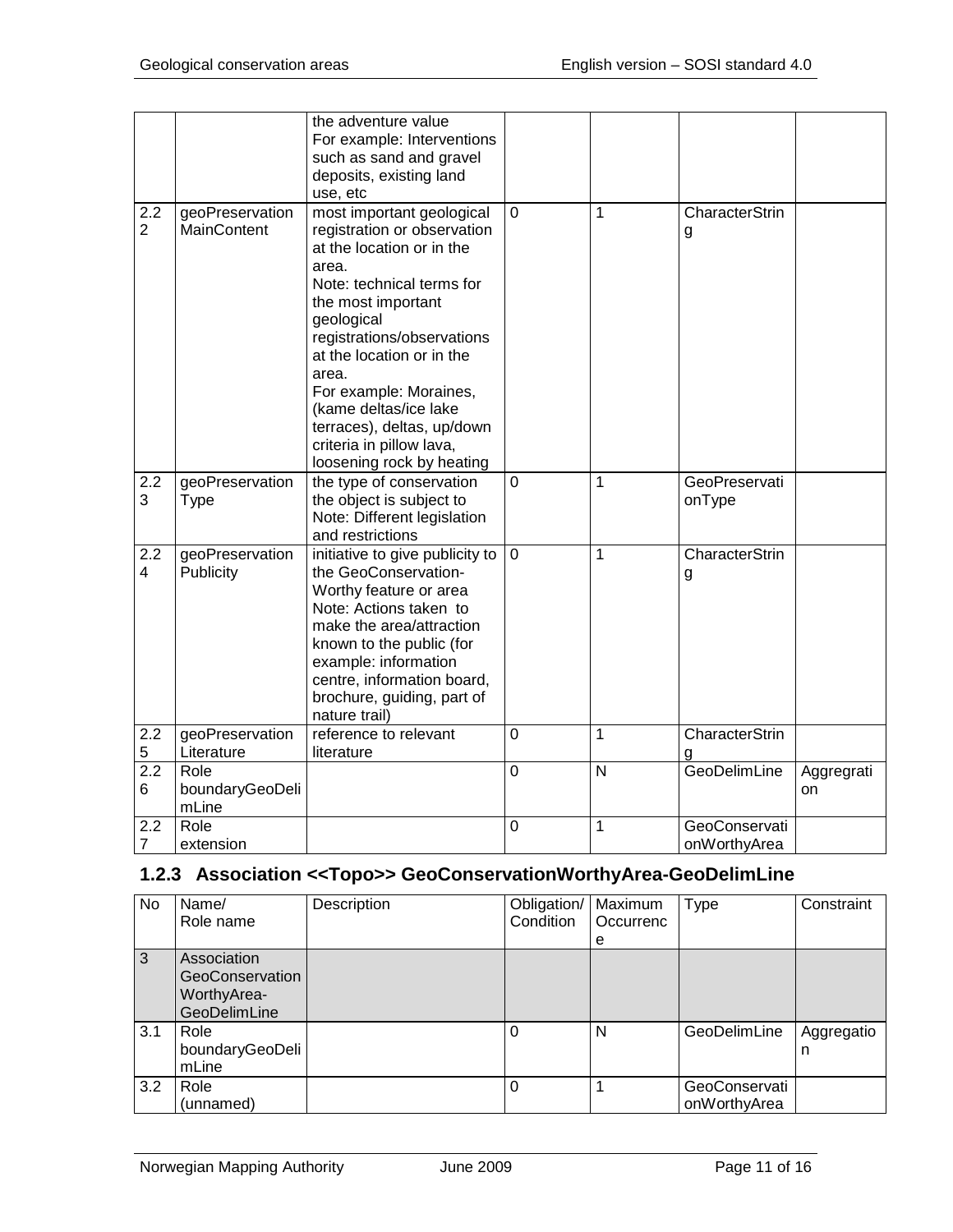| -<br>GeoConservation |  |  |  |
|----------------------|--|--|--|
| WorthyArea           |  |  |  |

# <span id="page-11-0"></span>**1.2.4 Association <<Topo>> GeoConservationWorthyObj-GeoDelimLine**

| No             | Name/<br>Role name                                           | Description | Obligation/<br>Condition | Maximum<br>Occurrenc<br>е | <b>Type</b>                  | Constraint      |
|----------------|--------------------------------------------------------------|-------------|--------------------------|---------------------------|------------------------------|-----------------|
| $\overline{4}$ | Association<br>GeoConservation<br>WorthyObj-<br>GeoDelimLine |             |                          |                           |                              |                 |
| 4.1            | Role<br>boundaryGeoDeli<br>mLine                             |             | 0                        | N                         | GeoDelimLine                 | Aggregatio<br>n |
| 4.2            | Role<br>(unnamed)<br>GeoConservation<br>WorthyObj            |             | $\Omega$                 |                           | GeoConservati<br>onWorthyObj |                 |

# <span id="page-11-1"></span>**1.2.5 Association GeoConservationWorthyObj-GeoConservationWorthyArea**

| No  | Name/<br>Role name                                                            | Description | Obligation/<br>Condition | Maximum<br>Occurrenc<br>е | Type                          | Constraint |
|-----|-------------------------------------------------------------------------------|-------------|--------------------------|---------------------------|-------------------------------|------------|
| 5   | Association<br>GeoConservation<br>WorthyObj-<br>GeoConservation<br>WorthyArea |             |                          |                           |                               |            |
| 5.1 | Role<br>extension                                                             |             | 0                        |                           | GeoConservati<br>onWorthyArea |            |
| 5.2 | Role<br>(unnamed)<br>GeoConservation<br>WorthyObj                             |             | 0                        | N                         | GeoConservati<br>onWorthyObj  |            |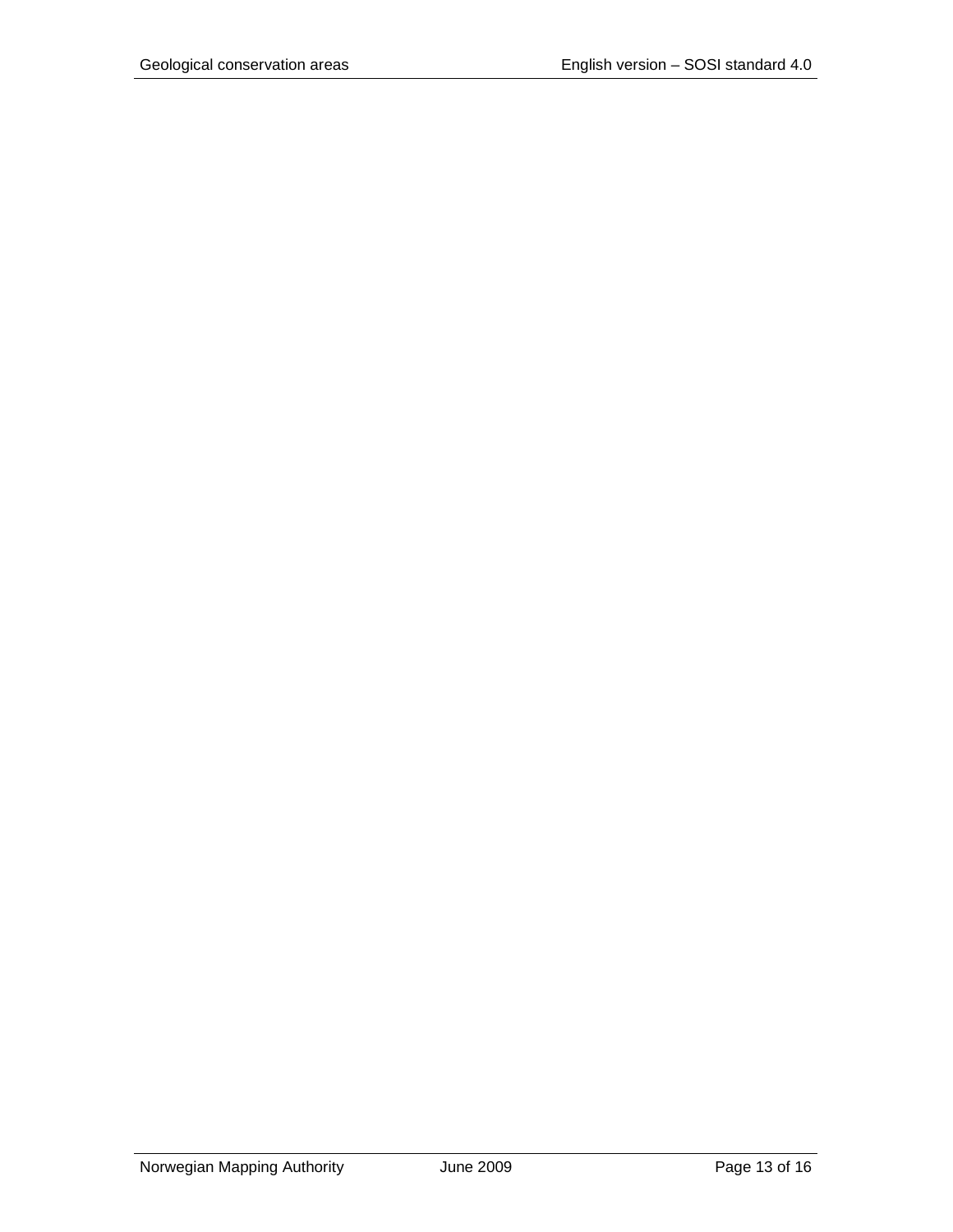# **1.2.6.1 <<CodeList>> GeoPreservationThematicType**

| Nr   | Code name                         | Definition/Description                                                                        | Code |
|------|-----------------------------------|-----------------------------------------------------------------------------------------------|------|
|      | CodeList                          | which geological thematic type is preservation-worthy                                         |      |
|      | GeoPreservationThematicType       | Note: Which preservation-worthy geological thematic types (bedrock, quaternary geol., mineral |      |
|      |                                   | occurence., etc.) exist in the area                                                           |      |
| 1.1  | Quaternary geology (in generally) |                                                                                               |      |
| 1.2  | Bedrock geologiyl (generally)     |                                                                                               | -10  |
| 1.3  | Fossils                           |                                                                                               | 11   |
| 1.4  | <b>Structures</b>                 |                                                                                               | 12   |
| 1.5  | Ore (generally)                   |                                                                                               | 20   |
| 1.6  | Old mine                          |                                                                                               | 21   |
| 1.7  | <b>Iron</b>                       |                                                                                               | 22   |
| 8. ا | Old ore claim                     |                                                                                               | 23   |
| 1.9  | Mineral deposit (generally)       |                                                                                               | 30   |
| 1.10 | Cave                              |                                                                                               | -40  |

## <span id="page-13-0"></span>**1.2.6.2 <<CodeList>> GeoPreservationBoundaryType**

| Nr  | Code name                            | Definition/Description                                     | Code |
|-----|--------------------------------------|------------------------------------------------------------|------|
| 2   | CodeList                             | criterion for delimitation of a preservation worthy object |      |
|     | GeoPreservationBoundaryType          |                                                            |      |
| 2.1 | Boundary with a final demarcation -  |                                                            | -91  |
|     | conservation area                    |                                                            |      |
| 2.2 | Proposed boundary - conservation     |                                                            | 92   |
|     | area                                 |                                                            |      |
| 2.3 | Boundary with approximate            |                                                            | -93  |
|     | demarcation - conservation area      |                                                            |      |
| 2.4 | Boundary with an approximate         |                                                            | -94  |
|     | demarcation feature used for arealin |                                                            |      |
|     | planning                             |                                                            |      |

# <span id="page-13-1"></span>**1.2.6.3 <<CodeList>> GeoPreservationCaseStatus**

<span id="page-13-2"></span>

| l Nr   | Code name                   | Definition/Description                                                       | Code |
|--------|-----------------------------|------------------------------------------------------------------------------|------|
| $\sim$ | CodeList                    | I how far the preservation case has progressed in the administrative process |      |
|        | l GeoPreservationCaseStatus |                                                                              |      |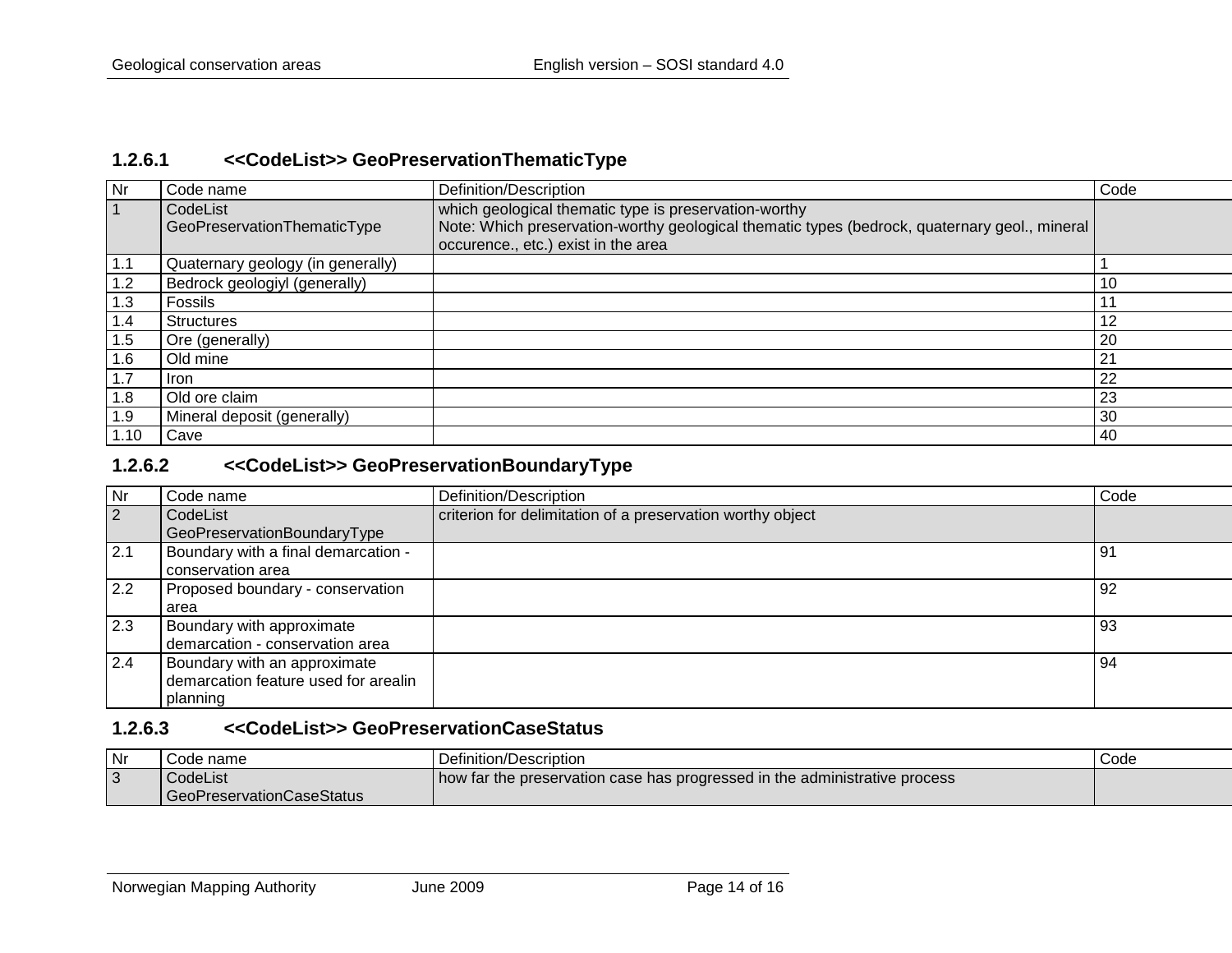| 3.1 | The area has been granted             | act relating to nature conservation |  |
|-----|---------------------------------------|-------------------------------------|--|
|     | permanent conservation status         |                                     |  |
| 3.2 | Area proposed for conservation        | act relating to nature conservation |  |
| 3.3 | Area that might be proposed for       |                                     |  |
|     | conservation                          |                                     |  |
| 3.4 | Area should have a sort of protection |                                     |  |
|     | status in the municipal land-use plan |                                     |  |

# **1.2.6.4 <<CodeList>> GeoPreservationType**

| <b>Nr</b> | Code name                                                                           | Definition/Description                                                                      | Code |
|-----------|-------------------------------------------------------------------------------------|---------------------------------------------------------------------------------------------|------|
| 4         | CodeList                                                                            | what type of preservation the object is subject to Note: Distinguishes between the relevant |      |
|           | GeoPreservationType                                                                 | types of preservation falling under different legislation and restrictions.                 |      |
| 4.1       | Protected pursuant to the Nature<br><b>Conservation Act</b>                         | nature reserve, natural monument or landscape protection area                               |      |
| 4.2       | Located in an area which is protected<br>pursuant to the Nature Conservation<br>Act | located in national park, landscape protection area or nature reserve                       |      |
| 4.3       | Area protected through the Planning<br>Act                                          | zoning plan or other plan                                                                   |      |
| 4.4       | Other protective/conservation action<br>exist                                       | administrative or private                                                                   | 4    |
| 4.5       | No protective or conservation action<br>taken                                       |                                                                                             |      |

# <span id="page-14-0"></span>**1.2.6.5 <<CodeList>> GeoPreservationValue**

<span id="page-14-1"></span>

| <b>Nr</b> | Code name                                                                              | Definition/Description                                                                                                                                                                     | Code |
|-----------|----------------------------------------------------------------------------------------|--------------------------------------------------------------------------------------------------------------------------------------------------------------------------------------------|------|
| 5         | CodeList<br>GeoPreservationValue                                                       | whether the object is of international, national, regional or local value.<br>Note: Criteria for selection and prioritisation of preservation-worthy geological objects (priority<br>group |      |
| 5.1       | The area is one of the IUGS<br><b>GEOSITE</b> areas                                    |                                                                                                                                                                                            |      |
| 5.2       | Highly conservation-worthy areas of<br>major national or international<br>significance | the areas are difficult to replace by other alternatives                                                                                                                                   |      |
| 5.3       | Highly conservation-worthy areas of                                                    | In some cases, alternative areas can be found near-by, but these are seldom of quite the                                                                                                   |      |